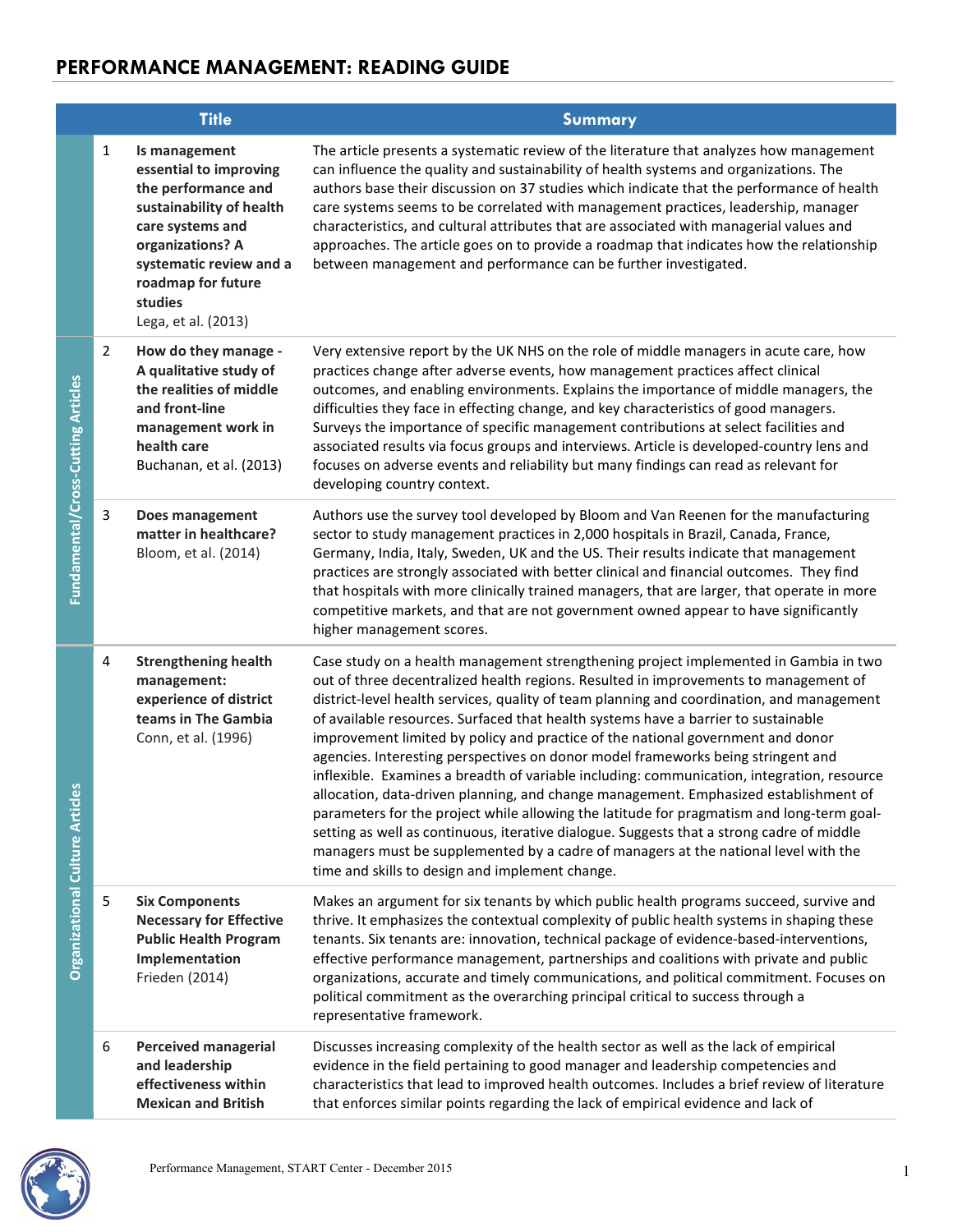|                                         |    | <b>Title</b>                                                                                                                                                                                     | Summary                                                                                                                                                                                                                                                                                                                                                                                                                                                                                                                                                                                                                                                                                                                                                                                                                                                                                 |
|-----------------------------------------|----|--------------------------------------------------------------------------------------------------------------------------------------------------------------------------------------------------|-----------------------------------------------------------------------------------------------------------------------------------------------------------------------------------------------------------------------------------------------------------------------------------------------------------------------------------------------------------------------------------------------------------------------------------------------------------------------------------------------------------------------------------------------------------------------------------------------------------------------------------------------------------------------------------------------------------------------------------------------------------------------------------------------------------------------------------------------------------------------------------------|
|                                         |    | public sector hospitals<br>Hamlin, et al. (2011)                                                                                                                                                 | applicability across studies. This article makes a case for strong leadership and<br>management attributes to be similarly effective in the health sector, and validates it<br>through interviews. Lists 36 behavioral indicators of management and leadership<br>effectiveness in Mexican hospitals.                                                                                                                                                                                                                                                                                                                                                                                                                                                                                                                                                                                   |
| Engagement in Management Articles       | 7  | <b>Educating leaders in</b><br>hospital management:<br>A pre-post study in<br><b>Ethiopian hospitals</b><br>Kebedea, et al. (2012)                                                               | The authors assess the efficacy of a systems-based approach training program<br>implemented by the Ethiopian Hospital Management Initiative (EHMI). The study<br>established hospital chief executive officers (CEOs) trained through a Masters of<br>Healthcare and Hospital Administration (MHA) degree program in Ethiopia. The study<br>measures changes in hospital functioning based on adherence to a set of 86 hospital<br>performance standards across 12 management domains. The study found that adherence<br>to hospital performance standards significantly increased after a year and overall<br>improvement was driven by improvement in 7 of the 12 management domains. This<br>evidence suggests that the establishment of hospital CEOs and MHA training to equip<br>them with management skills may promote scalable improvements in health facility<br>functioning. |
|                                         | 8  | <b>How employee</b><br>engagement can<br>improve a hospital's<br>health<br>Burger, et al. (2014)                                                                                                 | The article discusses the research conducted by Gallup on the Loma Linda University<br>Medical Center in California that found a correlation between employee engagement,<br>employee safety, and patient safety. Topics include the role of hiring employees based on<br>talent, the effort to rework the center's performance management systems, the impact of<br>emphasizing engagement at all levels, and the relationship between patients and<br>employees.                                                                                                                                                                                                                                                                                                                                                                                                                      |
|                                         | 9  | <b>Turning Doctors Into</b><br><b>Leaders</b><br>Lee (2009)                                                                                                                                      | The article talks about the need for an evolution in hospital management and leadership<br>styles in the face of a burgeoning health systems, an explosion of knowledge, and chaotic<br>resources. The author maintains that current processes are neither efficient nor error-free<br>and are leading to increasing costs. The article suggests that the way to improve<br>operational efficiency is to institute a new outcome based, patient centered approach to<br>performance management, increase physician leadership capabilities, and create value<br>through process improvement.                                                                                                                                                                                                                                                                                            |
| <b>Manager Characteristics Articles</b> | 10 | <b>Advancing the</b><br>application of systems<br>thinking in health:<br><b>South African examples</b><br>of a leadership of sense<br>making for primary<br>health care<br>Gilson, et al. (2014) | Authors studied the District Innovation and Action Learning for Health Systems<br>Development (DIALHS) project being implemented in South Africa to better understanding<br>how local health managers can better support front line facility managers in strengthening<br>PHC. The results indicate that middle managers are a key barrier to top-down efforts to<br>strengthen PHC and exhibit characteristics including: weak engagement in local-level<br>problem solving, culture of passivity, risk avoidance, and resistance to change. Authors<br>conclude that new forms of middle manager leadership are required to nurture collective<br>'sense making' around PHC goals and empower front line health staff to take ownership of<br>these goals.                                                                                                                            |
|                                         | 11 | A Qualitative Analysis to<br><b>Determine the Domains</b><br>and Skills Necessary to<br><b>Lead in Public Health</b><br>Grimm, et al. (2015)                                                     | Authors conducted a qualitative analysis of five different leadership models most<br>commonly used in training curricula, as well as the National League of Nursing (NLN)<br>leadership framework to determine the domains, definitions, and skills most needed for<br>public health leadership. The study identified a streamlined and manageable set of six<br>domains needed for leadership and 21 skills, concluding that there are similarities among<br>many of the widely accepted leadership theories. Findings could lead to more uniformity<br>in public health leadership development and evaluation.                                                                                                                                                                                                                                                                        |
|                                         | 12 | Importance and<br>performance of<br>managerial skills in the                                                                                                                                     | Authors acknowledge that middle managers are "mediating persons", uniquely positioned<br>to broker knowledge upward and downward within a health care provider for quality<br>improvement. They study therefore aims to better understand how inter- and intra-                                                                                                                                                                                                                                                                                                                                                                                                                                                                                                                                                                                                                         |

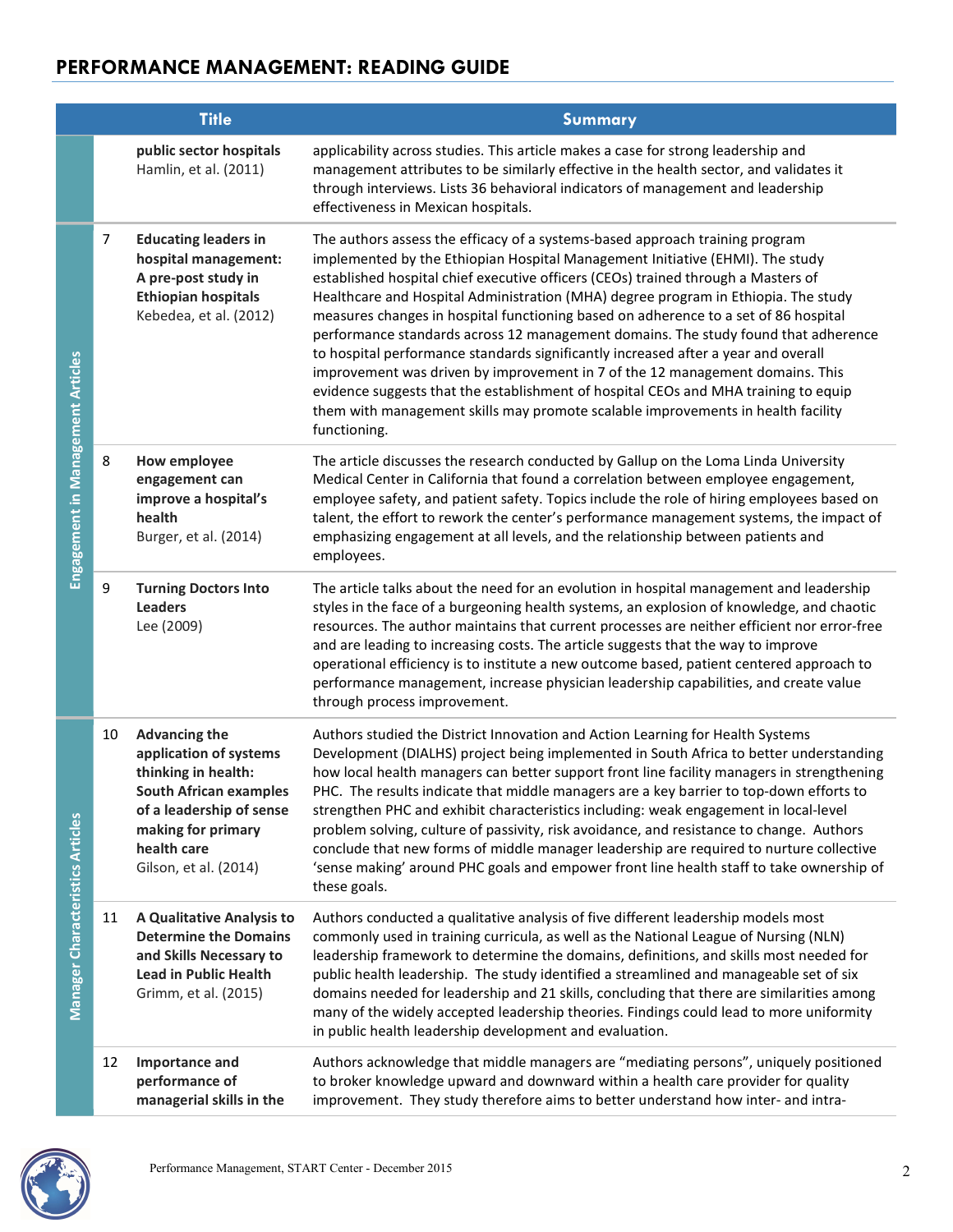|                                      |    | <b>Title</b>                                                                                                                         | <b>Summary</b>                                                                                                                                                                                                                                                                                                                                                                                                                                                                                                                                                                                                                                                                                                                                                                                                                                     |
|--------------------------------------|----|--------------------------------------------------------------------------------------------------------------------------------------|----------------------------------------------------------------------------------------------------------------------------------------------------------------------------------------------------------------------------------------------------------------------------------------------------------------------------------------------------------------------------------------------------------------------------------------------------------------------------------------------------------------------------------------------------------------------------------------------------------------------------------------------------------------------------------------------------------------------------------------------------------------------------------------------------------------------------------------------------|
|                                      |    | Australian aged care<br>sector - a middle<br>managers' perspective<br>Currie, et al. (2015)                                          | professional power and status differentials influence their ability to broker knowledge in a<br>hospital setting. Results suggest that middle managers with clinical training are potentially<br>better able to broker knowledge within their peer group while medical professionals with<br>lower status, like nurses, may lack legitimacy and opportunity to do so. The result is a<br>broken chain of knowledge within and across nurses and doctors pointing to the<br>importance of strong connections among health care professionals for improved health<br>care delivery.                                                                                                                                                                                                                                                                  |
| <b>Management Practices Articles</b> | 13 | <b>Management Training</b><br>in Vietnam's National<br>TB Program (NTP)<br>Umble, et al. (2009)                                      | Impact evaluation of a train-the-trainer program developed in partnership between the<br>CDC Sustainable Management Development Program (SMDP) and Vietnam's NTP designed<br>in order to improve the NTP's Directly Observed Therapy Shortcourse (DOTS). Training is<br>for directors or other senior staff of provincial TB programs. All 8 case studies analyzed<br>showed improvements in DOTS implementation clinical indicators, as well as management<br>knowledge, skills, and practices. Provides evidence that team-based management training<br>combined with supervised projects can improve teamwork, problem-solving, and<br>measurable short-term gains in program performance. Strengthening management skills<br>through applied learning can improve performance of public health teams, organizations<br>and programs.           |
|                                      | 14 | A Systems Approach to<br><b>Improving Rural Care in</b><br>Ethiopia<br>Bradley, et a. (2012)                                         | Documents success factors in the Ethiopian Millennium Rural Initiative (EMRI), a systems<br>strengthening effort funded by CHAI. Intervention focused on primary healthcare units<br>(PHCUs) in order to develop successful, scalable rural PHC model. Qualitative study of 7<br>PHCUs from longitudinal study of 20 PHCUs elucidated why some PHCUs improved more<br>than others. Higher performing PHCUs had better managerial problem solving capacity,<br>better relationships with the district health office, and stronger engagement with the local<br>community.                                                                                                                                                                                                                                                                           |
|                                      | 15 | <b>Beyond rhetoric: inquiry</b><br>on the essence of<br>strategic management<br>in public healthcare<br>organisations<br>Lega (2012) | Qualitative study based on interviews with leadership of public health organizations<br>(PHOs) in Italy. Background information on management in PHOs is useful context.<br>Provides an overview of the difficulties and complexities of managing in the public sector;<br>managers have adverse impacts of public bureaucracy without the benefits of<br>management autonomy. Develops an interpretative framework focusing on "contents,<br>contexts and peculiarities of strategic public management approach." Framework centers<br>on playmaking, enabling (and engaging), aligning, compromising and equivocality. External<br>circumstances that make health systems more difficult to manage: complexity,<br>permeability, instability. Suggests that these factors could potentially be used to measure<br>level of strategic management. |

### Article library

| 1. | A contribution to performance measurement in the healthcare industry: the industrial point of view<br>Schaefers, Jos; Colin, Jerome; Aggoune, Riad; Kucina, Myriam (2007)                                                                                                                        |
|----|--------------------------------------------------------------------------------------------------------------------------------------------------------------------------------------------------------------------------------------------------------------------------------------------------|
| 2. | A Qualitative Analysis to Determine the Domains and Skills Necessary to Lead in Public Health<br>Grimm, Brandon L.; Watanabe-Galloway, Shinobu; Britigan, Denise H.; Schumaker, Alice M. (2015)                                                                                                  |
| 3. | A realist evaluation of the management of a well-performing regional hospital in Ghana<br>Marchal B, Dedzo M, Kegels G. (2010)                                                                                                                                                                   |
| 4. | A systems approach to improving rural care in Ethiopia<br>Bradley EH, Byam P, Alpern R, et al. (2012)                                                                                                                                                                                            |
| 5. | A tool to measure whether business management capacity in general practice impacts on the quality of chronic illness<br>care<br>Holton, Christine H.; Proudfoot, Judith G.; Jayasinghe, Upali W.; Grimm, Jane; Bubner, Tanya K.; Winstanley, Julie; Harris,<br>Mark F.; Beilby, Justin J. (2010) |

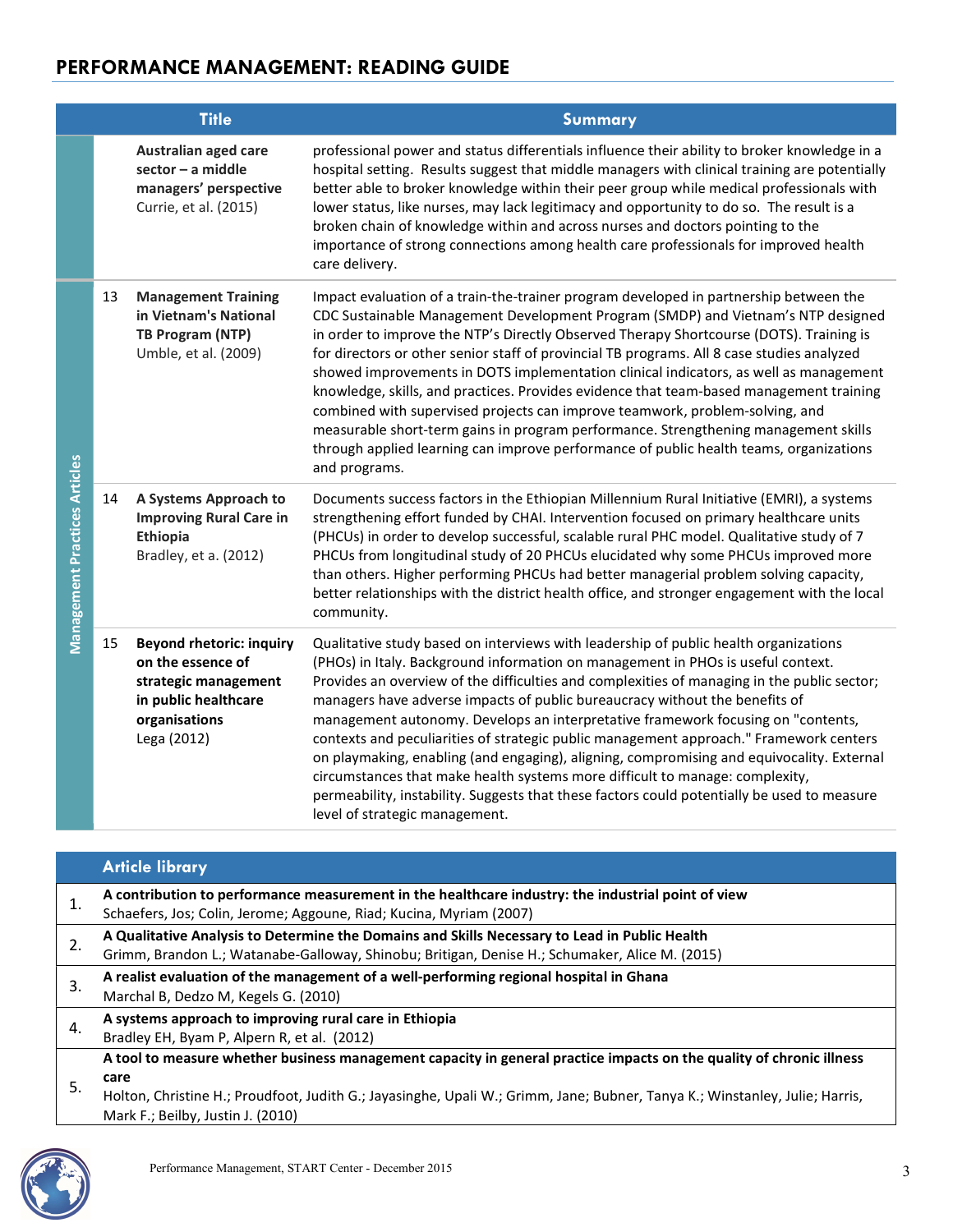| 6.  | Advancing the application of systems thinking in health: South African examples of a leadership of sensemaking for                                                              |
|-----|---------------------------------------------------------------------------------------------------------------------------------------------------------------------------------|
|     | primary health care<br>Gilson, Lucy; Elloker, Soraya; Olckers, Patti; Lehmann, Uta (2014)                                                                                       |
|     | Aligning leadership across systems and organizations to develop a strategic climate for evidence-based practice                                                                 |
| 7.  | implementation                                                                                                                                                                  |
|     | Aarons, Gregory A; Ehrhart, Mark G; Farahnak, Lauren R; Sklar, Marisa (2014)                                                                                                    |
| 8.  | Applying Organizational Learning to Health Challenges in the Developing World<br>Bragar, Joan (2013)                                                                            |
| 9.  | Beyond rhetoric: inquiry on the essence of strategic management in public healthcare organisations<br>Lega, Federico (2012)                                                     |
| 10. | Challenges and strategies in applying performance measurement to federal public health programs<br>DeGroff, Amy; Schooley, Michael; Chapel, Thomas; Poister, Theodore H. (2010) |
| 11. | Changing the "Peter Principled" Culture of Health Care Systems<br>Terry, Richard; Hussain, Anwar; Nelson, Martha F. (2011)                                                      |
|     | Cluster Randomized Controlled Trial of An Aged Care Specific Leadership and Management Program to Improve Work                                                                  |
| 12. | <b>Environment, Staff Turnover, and Care Quality</b>                                                                                                                            |
|     | Jeon, Yun-Hee; Simpson, Judy M.; Li, Zhicheng; Cunich, Michelle M.; Thomas, Tamsin H.; Chenoweth, Lynn; Kendig, Hal L.<br>(2015)                                                |
|     | <b>Creating Quality Improvement Culture in Public Health Agencies</b>                                                                                                           |
| 13. | Davis, Mary V.; Mahanna, Elizabeth; Joly, Brenda; Zelek, Michael; Riley, William; Verma, Pooja; Solomon Fisher, Jessica<br>(2014)                                               |
| 14. | Developing Public Health Management Training Capacity in Nicaragua                                                                                                              |
|     | McEwan, Elena; Conway, Mary J.; Bull, David L.; Malison, Michael D. (2001)                                                                                                      |
| 15. | Does Management Matter in Healthcare                                                                                                                                            |
|     | Bloom, Nicholas, Raffaella Sadun and John Van Reenen (2013)                                                                                                                     |
|     | Does Performance Management Affect Nurses' Well Being?                                                                                                                          |
| 16. | Decramer, Adelien; Audenaert, Mieke; Van Waeyenberg, Thomas; Claeys, Tine; Claes, Claudia; Vandevelde, Stijn; van Loon,<br>Jos; Crucke, Saskia (2015)                           |
|     | Educating leaders in hospital management: A pre-post study in Ethiopian hospitals                                                                                               |
| 17. | Kebede S, Mantopoulos J, Ramanadhan S, et al. (2012)                                                                                                                            |
|     | Examining the Role of Employee Focus in the Turkish Healthcare Industry                                                                                                         |
| 18. | Akdere, Mesut; Gider, Ömer; Top, Mehmet (2012)                                                                                                                                  |
|     | <b>Executive Leadership Development in U.S. Health Systems</b>                                                                                                                  |
| 19. | McAlearney, Ann Scheck (2010)                                                                                                                                                   |
|     | Experiences of action learning groups for public health sector managers in rural KwaZulu-Natal, South Africa                                                                    |
| 20. | Blanchard, C. P.; Carpenter, B. (2012)                                                                                                                                          |
|     | GP consortia: navigating ambiguity to produce greater public value?                                                                                                             |
| 21. | Holbeche L (2011)                                                                                                                                                               |
| 22. | Hospital Management Practices and Availability of Surgery in Sub-Saharan Africa: A Pilot Study of Three Hospitals                                                               |
|     | Luke M. Funk, Dante M. Conley, William R. Berry, Atul A. Gawande (2013)                                                                                                         |
| 23. | How do they manage? A qualitative study of the realities of middle and front-line management work in health care                                                                |
|     | DA Buchanan, D Denyer, J Jaina, C Kelliher, C Moore, E Parry, C Pilbeam (2013)                                                                                                  |
| 24. | How Employee Engagement Can Improve a Hospital's Health                                                                                                                         |
|     | Burger, Jeff; Sutton, Luke (2014)                                                                                                                                               |
| 25. | HR Practices and Knowledge Brokering by Hybrid Middle Managers in Hospital Settings: The Influence of Professional<br>Hierarchy                                                 |
|     | Human resource management (2015)                                                                                                                                                |
|     | Implementing managerial innovations in primary care: can we rank change drivers in complex adaptive organizations?                                                              |
| 26. | Longo F (2007)                                                                                                                                                                  |

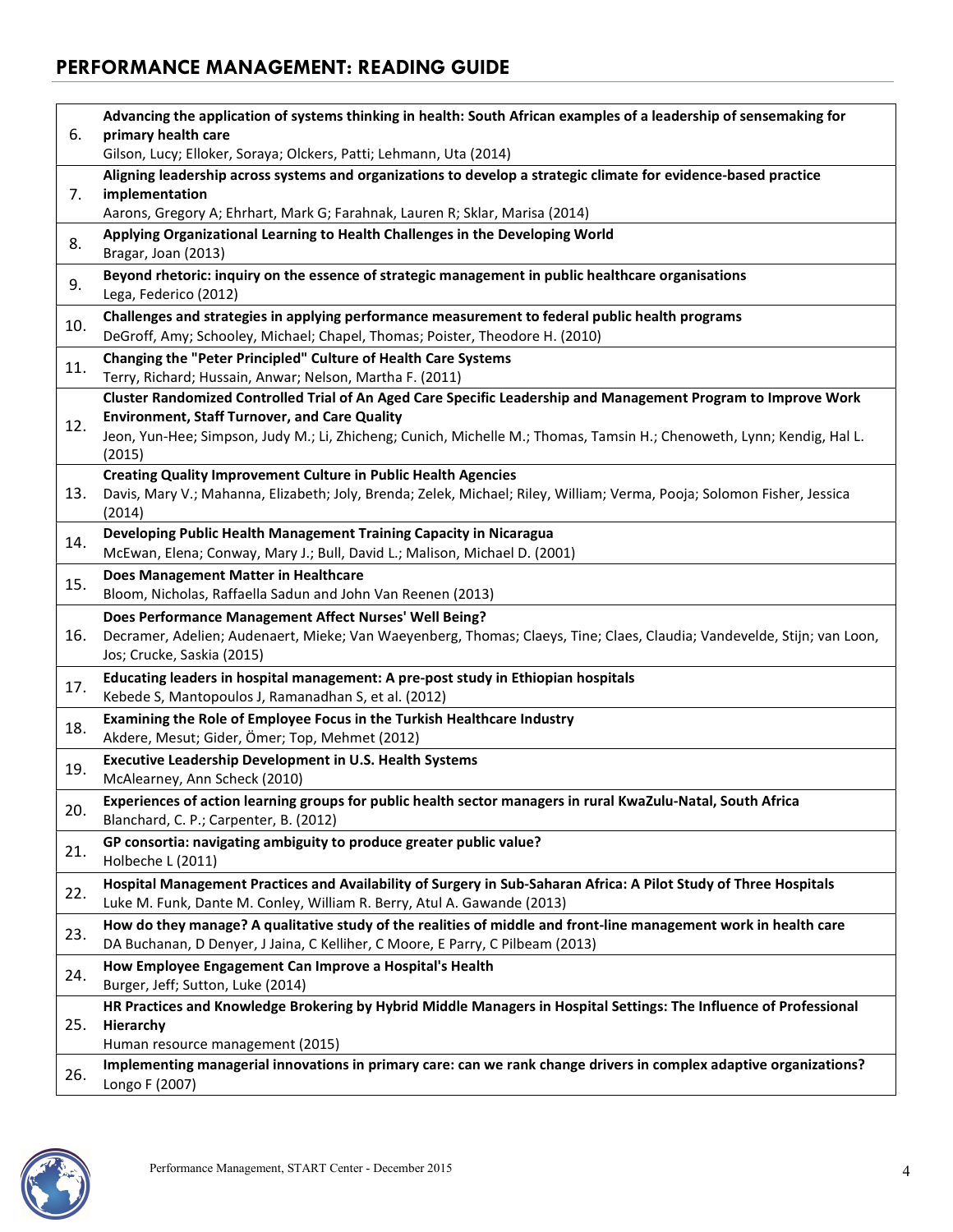| 27. | Importance and performance of managerial skills in the Australian aged care sector - a middle managers' perspective<br>Meissner, Ellen; Radford, Katrina (2015)                                                                       |
|-----|---------------------------------------------------------------------------------------------------------------------------------------------------------------------------------------------------------------------------------------|
| 28. | Increasing leadership capacity for HIV/AIDS programmes by strengthening public health epidemiology and management<br>training in Zimbabwe<br>Jones DS; Tshimanga M; Woelk G; Nsubuga P; Sunderland NL; Hader SL; St Louis ME (2009)   |
| 29. | Involving clinicians in hospital management roles: towards a functional integrative approach<br>Dalmas, Miriam (2012)                                                                                                                 |
| 30. | Is management essential to improving the performance and sustainability of health care systems and organizations? A<br>systematic review and a roadmap for future studies<br>Lega, Federico; Prenestini, Anna; Spurgeon, Peter (2013) |
| 31. | Is There an Association Between Local Health Department Organizational and Administrative Factors<br>and Childhood Immunization Coverage Rates?<br>Ransom, James; Schaff, Katherine; Kan, Lilly (2012)                                |
| 32. | Leadership Development the Baldrige Way<br>Ugwueke, Michael O. (2013)                                                                                                                                                                 |
| 33. | Linking governance mechanisms to health outcomes: A review of the literature in lowand middle-income countries<br>Ciccone DK, Vian T, Maurer L, Bradley EH (2014)                                                                     |
| 34. | Management training in Vietnam's National Tuberculosis Program: an impact evaluation<br>Umble KE, Brooks J, Lowman A, et al. (2009)                                                                                                   |
| 35. | Managerial Values and Rationality in the UK National Health Service<br>Hewison, Alistair (2002)                                                                                                                                       |
| 36. | Managing Healthcare Perofrmance in Analytical Framework<br>Prasanta, K. Dey; Seetharaman, Hariharan; Ozren, Despic (2008)                                                                                                             |
| 37. | Merciful yet effective elderly care performance management practices<br>Jannis Angelis, Henrik Jordahl (2015)                                                                                                                         |
| 38. | Middle managers' role in transferring person-centered management and care<br>Béliveau, Julie (2013)                                                                                                                                   |
| 39. | <b>Modern Management Practices and Hospital Admissions</b><br>K. John McConnell, Richard C. Lindrooth, Douglas R. Wholey, Thomas M. Maddox, Nick Bloom (2015)                                                                         |
| 40. | Multidisciplinary top management teamwork: Effects on local health department performance<br>Lovelace K (2001)                                                                                                                        |
| 41. | Participation, job satisfaction and decentralization: the case of Swaziland<br>Yoder, Richard A.; Eby, Scott L. (1990)                                                                                                                |
| 42. | Perceived Managerial and Leadership Effectiveness Within Mexican and British Public Sector Hospitals: A Cross-Nation<br><b>Comparative Analysis</b><br>Hamlin, Robert G.; Ruiz, Carlos E.; Wang, Jia (2011)                           |
| 43. | Physicians as leaders: what does it take to excel?<br>Tremblay K (2001)                                                                                                                                                               |
| 44. | Primary health services at district level in South Africa: a critique of the primary health care approach<br>Dookie, Sunitha; Singh, Shenuka (2012)                                                                                   |
| 45. | Public health leadership in primary care practice in England: everybody's business?<br>Wirrmann EJ; Carlson CL (2005)                                                                                                                 |
| 46. | Realizing transformational change through quality improvement in public health<br>Riley WJ; Parsons HM; Duffy GL; Moran JW; Henry B (2010)                                                                                            |
| 47. | Reluctant but resourceful middle managers: the case of nurses in the NHS<br><b>Currie G (2006)</b>                                                                                                                                    |
| 48. | Six Components Necessary for Effective Public Health ProgramImplementation<br>Frieden, Thomas R. (2014)                                                                                                                               |